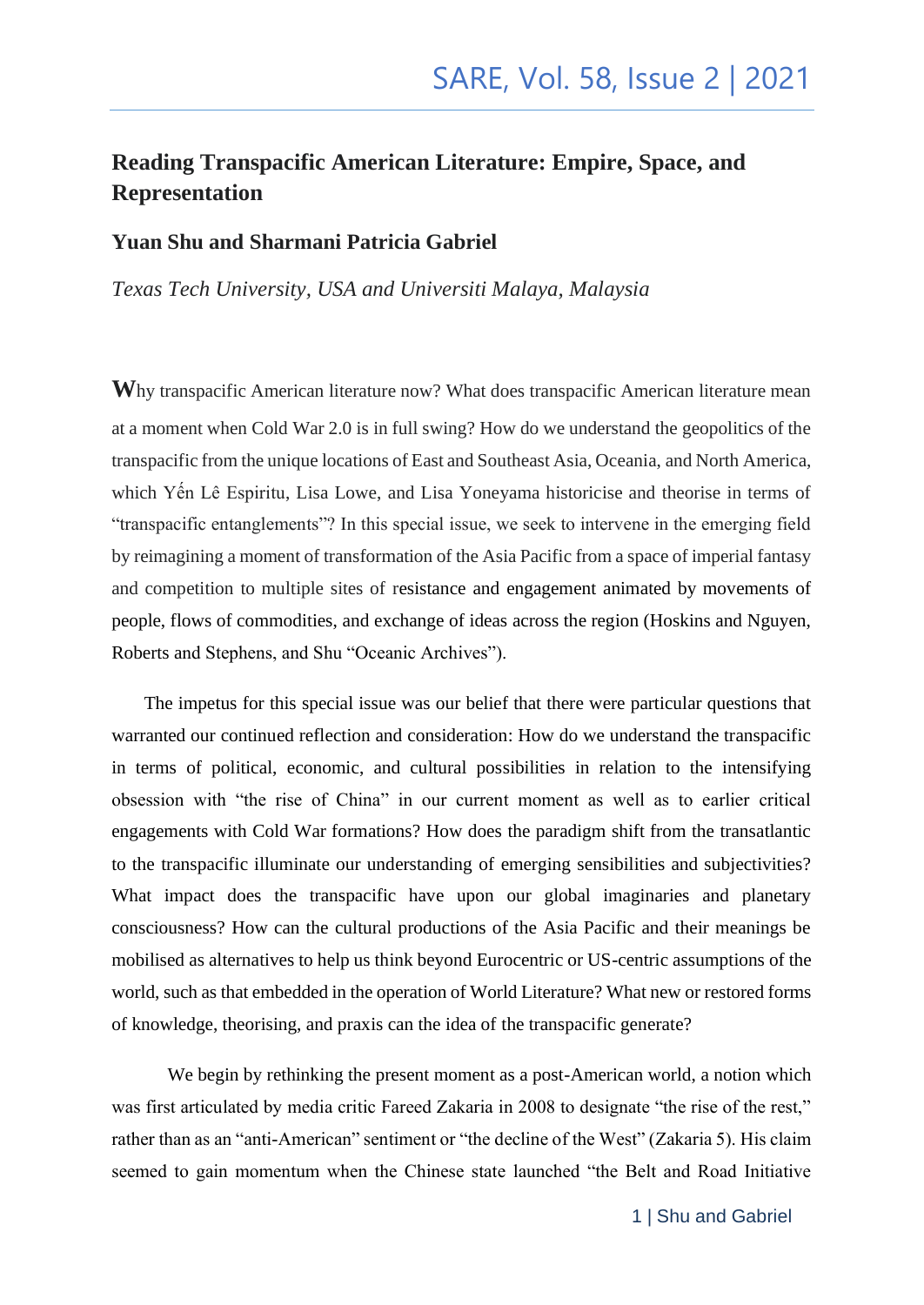(BRI)," which was first unveiled by President Xi Jinping in his lecture at Nazarbayev University in the Kazakh capital, Astana (renamed Nur-Sultan), and then elaborated in his address to the Indonesian parliament in Jakarta a month later in 2013. As the two spots of enunciation were carefully selected by the Chinese state to signify both land and sea components of the initiative known as "the Silk Economic Belt" and "the Twenty-First-Century Maritime Silk Road", the BRI has captured tremendous global interest and imagination. While some critics purchase the Chinese state theory, which emphasises the economic underpinning of the BRI with attention to outlets for China's excess production capacity, others interpret the initiative as China's major geostrategic gesture to break the US encirclement in the Asia Pacific and constrain the rise of India as the next world factory. Still others perceive the project as Chinese efforts to augment their economic and political influence with a soft power narrative that would present "China as an alternative leader to the global hegemony of the United States" (Clarke 72). As one Portuguese government official bluntly put it, "the Belt and Road is the Chinese plan to build a new world order replacing the US-led international system" (Maçães 5).

If the BRI has been preoccupied with an economic interest in infrastructure construction aimed at connectivity among under-developed countries in the South Pacific as well as in West and Southeast Asia, what kind of critical role does China play in "the rise of the rest" vis-à-vis the US-centred world order? Does China's growing investment and movement in the Asia Pacific follow a similar pattern, which historian Paul Kennedy describes as "the rise and fall of the great powers," and in that sense perform a similar neocolonial function of extracting natural resources and expanding foreign markets in third world countries once colonised by Western powers? Or do these activities inaugurate a new historical moment in the true spirit of the 1955 Bandung Conference which could reckon with what Arif Dirlik critiques as "Pacific contradictions" (Dirlik "Introduction")? In his 2007 book, *Adam Smith in Beijing*, Giovanni Arrighi contests "the rise of the rest" as a narrative that would "creat[e] conditions most favourable than ever before for a new Bandung to bring into existence the commonwealth of civilizations that Smith envisioned long ago" (384).

Indeed, "the rise of the rest" has raised important questions on the changing geopolitics of the transpacific, which have implications for the US-centred global order and its promoted values of democracy and human rights. If the Silk Economic Belt points to H. J. Mackinder's vision of the Eurasian landmass as "the geographical pivot of history" for Europeans in the late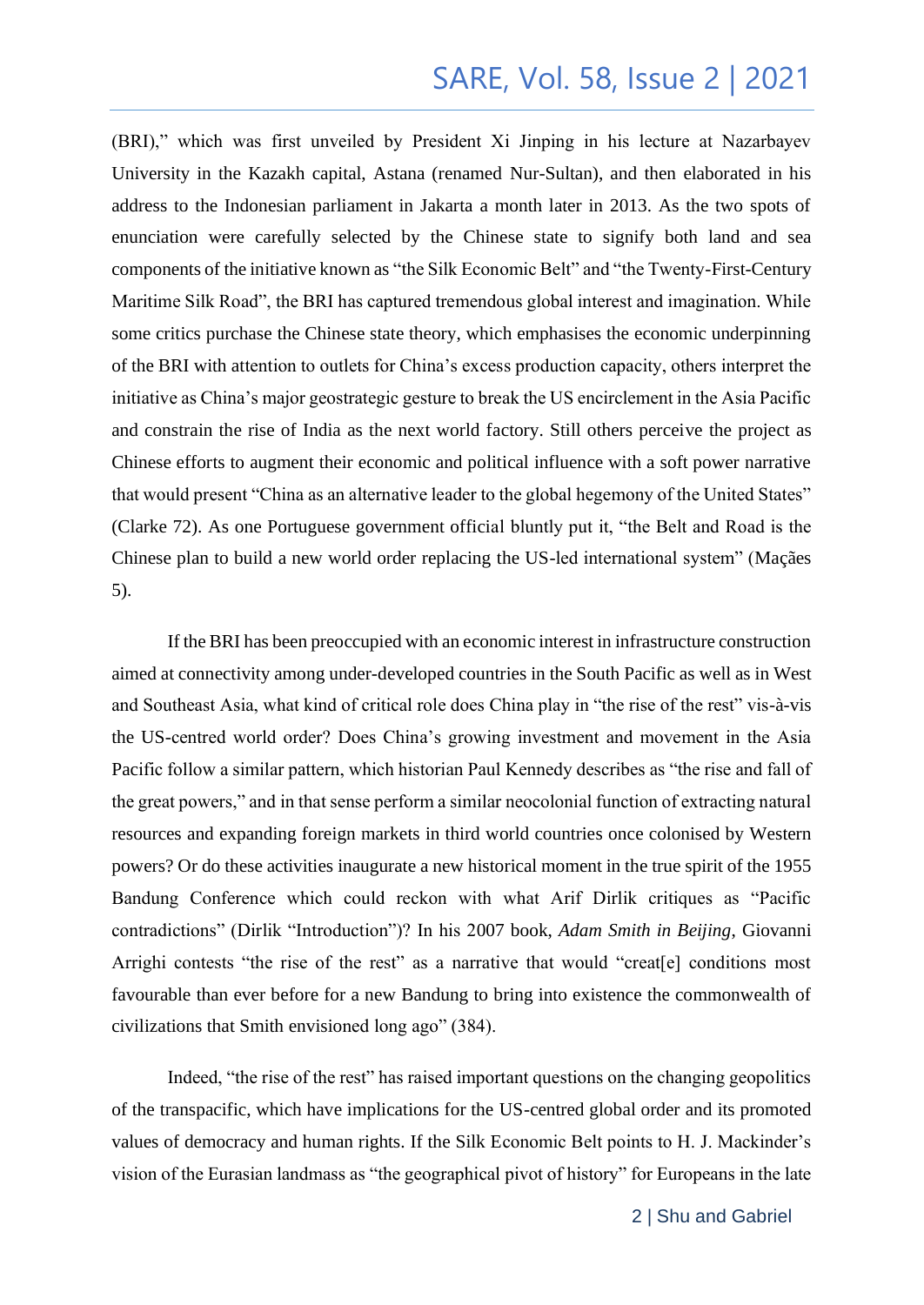nineteenth and early twentieth centuries, then the "Twenty-First-Century Maritime Silk Road" has equally alarmed US geopolitical strategists, who have taken for granted US sea power in the Asia Pacific for over a century. As Yuan Shu and Donald Pease argue elsewhere, the United States has looked backward to the Atlantic world as the origins of US history and civilization but moved forward to the Pacific as the future of US economic and military expansions, which serve as an extension of the conquest of the Americas in the Western history of consciousness (Shu and Pease "Transnational American Studies" 13; Dirlik "The Asia-Pacific Idea").

Indeed, the Pacific did not register in Anglo-American consciousness until the late nineteenth century, when Alfred Mahan proposed sea power and a dominant US presence in the Asia Pacific as critical for the rise of the United States as a global power. Collaborating with Theodore Roosevelt, who had been instrumental in the 1898 conquest of the Philippines and annexation of the Hawaii Islands as the assistant secretary of the navy at the time, Mahan revolutionised the concept of enhancing military power to safeguard ocean and sea lanes on the one hand and provided geopolitical and intellectual justifications for transforming the Pacific into an American lake on the other. It is precisely in this sense that Christopher Connery critiques Mahan's theory and practice as the foundation of US imperialism: "Mahan is centrally responsible for the U.S. posture of constant military preparedness and the posture of imminent global war, which has characterised so much of our century" ("Ideologies of Land and Sea" 183).

Following on from Mahan's vision of sea power and supplemented by Mackinder's notion of the Eurasian landmass, the geopolitical theorist Robert Kaplan has authored numerous articles and books, from "How We Would Fight China" in 2005 to *Asia's Cauldron: The South China Sea and the End of a Stable Pacific* in 2014. What centres his arguments is how to secure all the strategically important spots around the globe to sustain empire and monitor the rise of potential competitors such as China. It was in this spirit that President Obama first announced the pivot back to Asia in Australia in November 2011, which had first been elaborated by then Secretary of State Hillary Clinton in her essay, "America's Pacific Century." Modelled on Henry Luce's 1941 *Life* magazine essay, "The American Century," Clinton envisions enhancement of US military, economic, and political power in the economically and culturally vibrant and dynamic Asia Pacific and considers control of the largest markets and populations in the region as central to the future of the US empire. Because the United States has reinforced rather than loosened its Cold War hub-and-spoke system of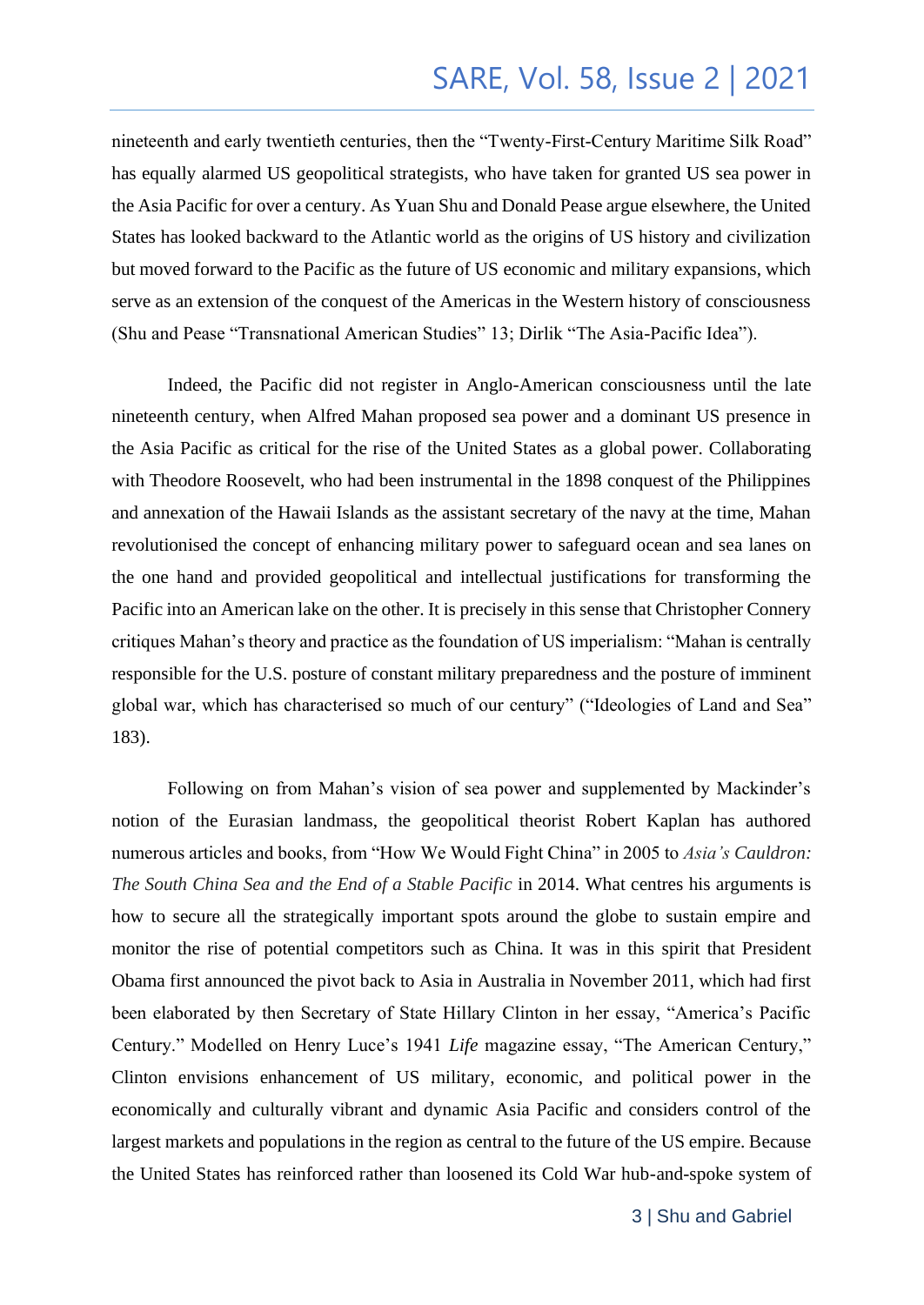bilateral military alliances and the forward-deployed military capabilities in the Asia Pacific, Bruce Cumings cannot help but raise a rhetorical question at the move: "But why play in the pivot—why pivot at all—when you control the court?" (251). In the same vein, in his critique of what he calls the American way of empire, Thomas Bender further observes that the openly racist rhetoric of empire of the nineteenth century has gradually been replaced by a new vocabulary of "order," "development," "responsible government," "economic efficiency," and "freedom and democracy" (55).

What "the rise of the rest" ultimately exposes in the Asia Pacific is the fact that the US archipelago of bases, which, hidden in plain sight, have neutered what Cumings perceives as "the operation of realpolitik among its major allies such as Japan and South Korea" and rendered a Westphalian system totally impossible in the region (Cumings 250). In this light, the threat that China's Belt and Road Initiative poses for the United States is to reverse the process of what Michael Hardt and Antonio Negri call "Empire," a self-fashioning "network power" aiming to implement and expand the constitutional project of the United States on a global scale. At what political scientist Graham Allison calls a new "Thucydides's Trap," we may have a glimpse of the spectre of the "clash of civilizations and remaking of world order" envisioned by Samuel Huntington. If China fails to address social equality and ecological sustainability in its own country and "the rise of the rest" turns out to be "the hype of the rest," Arrighi portrays two contrasting scenarios for our future—"China may well turn into a new epicentre of social and political chaos that will facilitate Northern attempts to re-establish a crumbling global dominance" or China may "help humanity burn up in the horrors (or glories) of the escalating violence that has accompanied the liquidation of the Cold War world order" (389). Since the Trump administration had escalated the trade war between the United States and China into a tech war and a new ideological war starting in 2018, the conflict between the two countries has again dominated the geopolitics of the transpacific, creating a strong sense of *déjà vu* and serving as the de facto Cold War 2.0 (Tharoor).

Speaking of US-China tensions in relation to the geopolitics and the future of the Asia Pacific, Prime Minister Lee Hsien Loong of Singapore made a statement that may well reflect the concerns and perspectives of Southeast Asian countries: "Their success—and the prospect of an Asian century—will depend greatly on whether the United States and China can overcome their differences, build mutual trust, and work constructively to uphold a stable and peaceful international order. This is a fundamental issue of our time." What Lee articulated at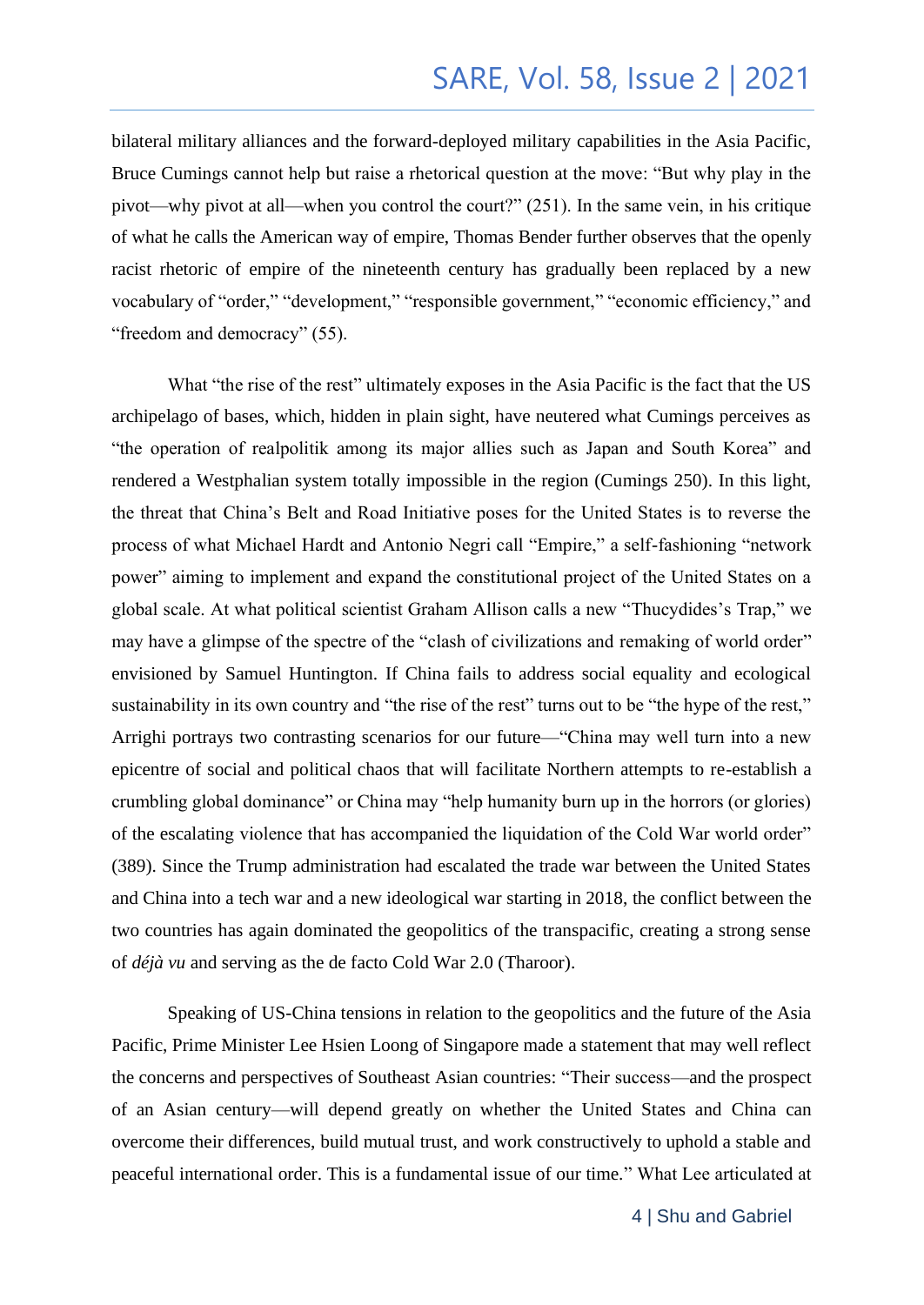this historical juncture is a sentiment if not an anxiety that Southeast Asia does not want to witness another Cold War being played out in the region or it may have to choose one side over the other even though Singapore and many other countries have historically and politically sided with the United States and arguably been the beneficiaries of the US-centred world order.

It is precisely at this moment of danger that we should revisit what Espiritu, Lowe, and Yoneyama theorise as the geopolitical, military, and epistemological entanglements in the US encounter with the Asia Pacific. They make specific connections between empire and militarism, a settler state and a racial state, and expansionism and neoliberal capitalism. They note:

> This U.S. settler logic intersects with racialized capitalism and overseas empire asserts itself—often through the collaborative networks of the U.S.-backed, patriarchally organized, subimperial Asian "client-states" in transpacific arrangements such as: export processing zones in the Philippines, U.S. military bases in Okinawa and Guam, nuclear test sites in the Marshall Islands, the exportation of nuclear power plants throughout Asia, the partition of Korea, and the joint military operations that demonstrate and secure the empire's reach. (175-76)

 Against this background of the changing geopolitics of the transpacific since the nineteenth century, how do we understand transpacific American literature? If nineteenth-century Anglo-American literature explored and critiqued American adventurism and expansionism into the Pacific as an extension of the American westward movement and development of American capitalism, which was best represented by the works of Edgar Allan Poe, Herman Melville, and Jack London, among others, then twentieth-century American literature and culture manifested strong traces of US military intervention in the Asia Pacific, which had encompassed the Pacific Theatre of World War II and the Korean War but culminated in the Vietnam War. Like much of nineteenth-century Anglo-American literature's preoccupation with the civilising mission in the South Pacific, twentieth-century American literature on the Vietnam War was often complicit with Cold War Orientalism, which replaced the urgent issue of decolonization and de-imperialization in the region at the end of World War II with a new narrative on the global conflict between democracy and totalitarianism (Kuan-Hsing Chen). Above all, these texts typically represented American soldiers as "protectors of democracy,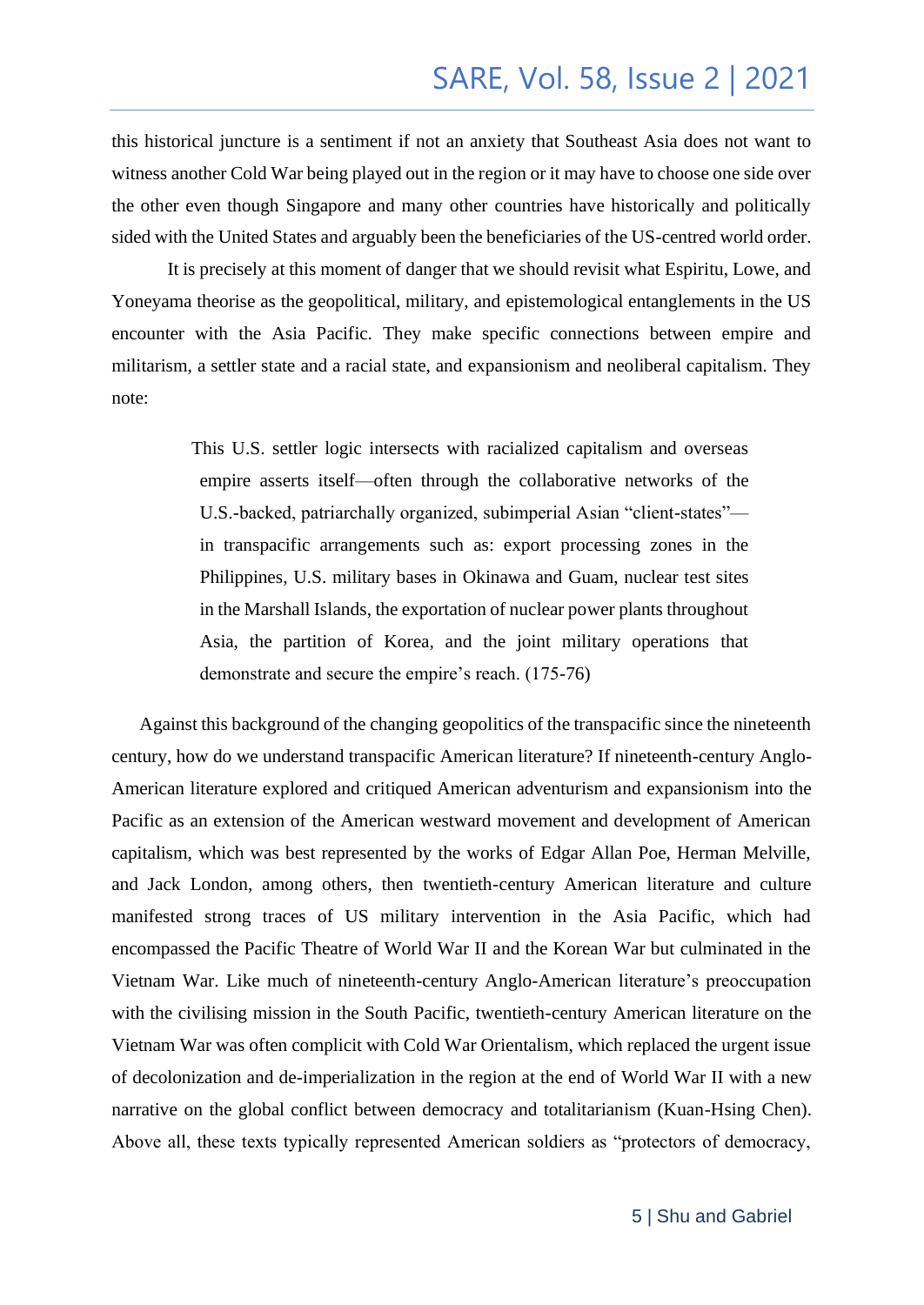liberty, and equality" vis-à-vis the "protected" in the Asia Pacific as inferior, subordinated, belated, and indebted (Espiritu et al).

Following what Shelley Fisher Fishkin calls the transnational turn in American studies, Asian American literature has been playing a more critical role in the formation and development of transpacific American literature. From Sui Sin Far's *Mrs. Spring Fragrance and Other Writings* (1912) to Maxine Hong Kingston's *China Men* (1980), from Carlos Bulosan's *America is in the Heart* (1943) to Theresa Hak Kyung Cha's *Dictée* (1982), from John Okada's *No-No Boy* (1957) to Viet Nguyen's *The Sympathizer* (2015), Asian American literature has not only documented the transpacific experiences of diverse ethnic groups at different historical and political moments since the late nineteenth century, but it has also provided an alternative way of approaching and appropriating American experiences, from the Asia Pacific to North America and from the west coast to the east coast, which in reverse foreground the process of American nation-building and empire-building. In what Mai-Linh K. Hong calls the "new Vietnamese American literature", a new generation of Asian American authors have challenged Cold War American studies by foregrounding its ideological preoccupations and interrogating the politics of the global culture industry with special attention to critical refugee studies and environmental critiques.

To extend the frame of analysis and capture the plenitude of methodologies, concerns, and approaches in the field of transpacific American studies in our contemporary moment, this special issue of *SARE* (6 articles, an interview feature, and a poem) builds upon yet also challenges older models of hegemony, normative histories, taken for granted geographies, and established cartographies, including the analytic of the "transpacific" itself. The collection demonstrates how a transpacific framework can be deployed across diverse perspectives in academic writing and from varied locations, with our scholars and activists working from the United States, Australia, Iran, Taiwan, and Malaysia. We are privileged to have among our contributors seminal thinkers and scholars in the field of transpacific American studies and are delighted that the synergistic creativity of the transpacific as a critical vantage point has enabled new connections and solidarities, paving the way for further studies in the field. The topics examined include the Hiroshima bomb, post-nuclear Japan, feminist collaboration, US imperialism, Cold War Orientalism, settler colonialism, the Vietnam War, diaspora, issues of representation, communal and personal memory, decolonial methodology, refugee histories, cultures and epistemologies, and the transnational family.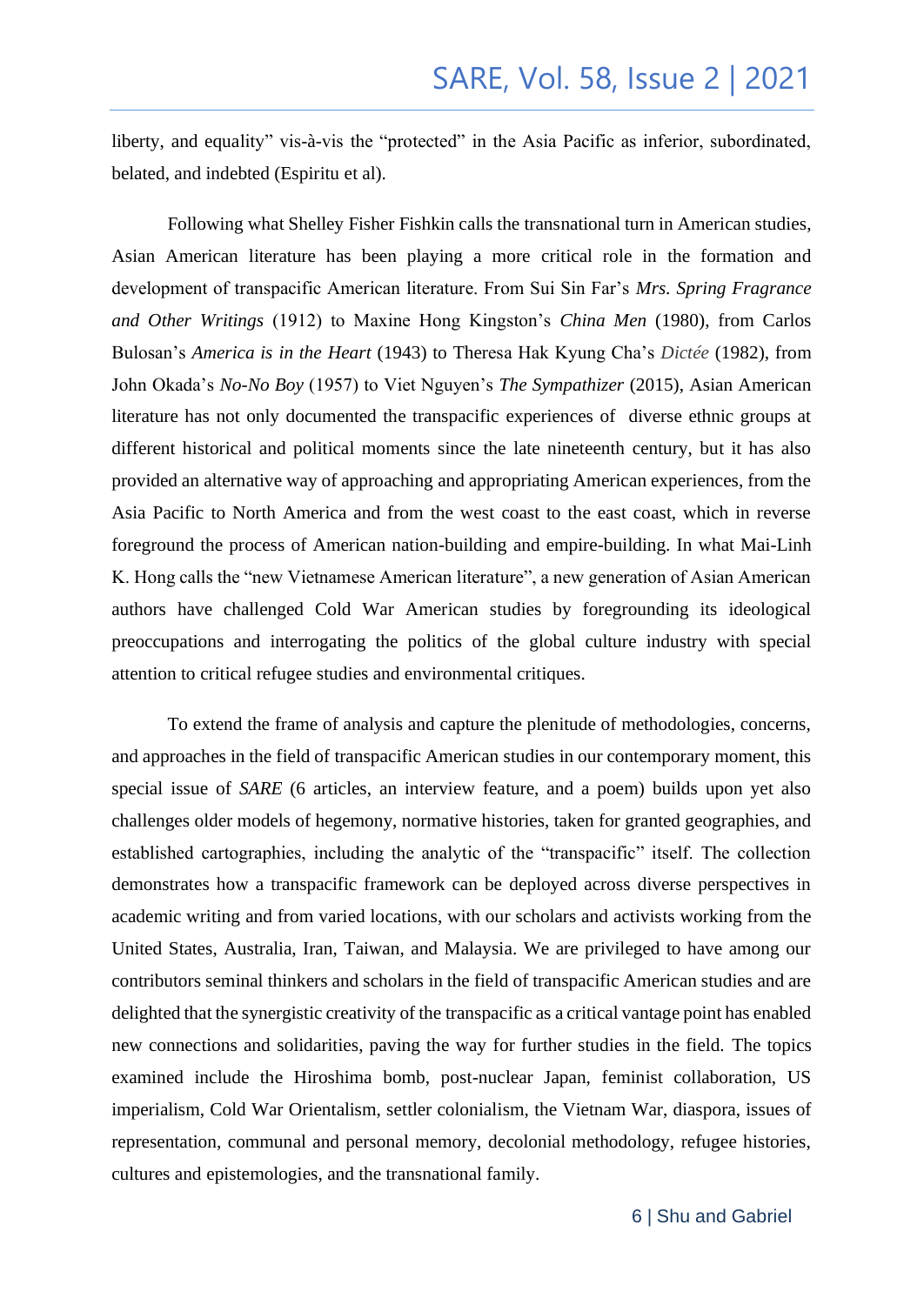If the emergence of transpacific American studies in the early twenty-first century was shaped in part by realignments in world systems of power, the contributions that follow remind us that the field itself is dynamic and ever changing, unsettling old binaries and hegemonizing ways of thought and imagining so as to reflect newer forms of imperialism, renewed understandings of alterity and difference, and the inherently entangled and crossboundary orientation of Asian identity in America. The way the rubric of the transpacific has been utilised, how it is defined, and the purposes it serves are, as might be expected of any undertaking of this nature and the diverse and contested nature of the field, not uniform in the collection.

The opening piece by Paul Giles begins by mobilising a personal trajectory of "crossover" from Oxford to Sydney as a way of launching into a consideration of the complexities, epistemological as well as geographic and structural, involved in formulating and teaching a university course on Transpacific American Literature. In doing so, it draws our attention to the implications of mapping or framing the field. Proposing that we study the relationship between the transpacific and its predecessor, the transatlantic, in intertextual terms, Giles views both ways of mapping as two different yet also dialogical lineages in the study of American history, literature, and, more generally, American cultural, political, and environmental dominance over the course of many centuries. One of the reasons that Southeast Asia remains under-represented in US-dominated theories of World Literature, he argues, is because "the transpacific introduces a sense of alterity" that "remains difficult to accommodate within Anglophone norms." He also demonstrates how the decentring of US-dominant perspectives on time and space is effected through reversal—spatial, temporal, thematic as well as syntactic—in the writings of Maxine Hong Kingston. In this, he argues, lies the capacity of transpacific literature to reorient the compass of American studies. This leads him to conclude that the "transpacific" is not so much a classification as a method to reconfigure cartographies.

In the piece that follows, Nicholas O. Pagan investigates the implications of the transpacific paradigm on the institution of the family unit. He examines how transpacific immigration from China to America rewrites the rules that govern the transnational family and provides the conditions and possibilities for reshaping Asian American identity. Constructing his interpretative framework around Žižek's ideas on the distinction between explicit and implicit rules and the linking of ideology and social relations with the latter, Pagan explores the evolution of the family unit in Asian American fiction through the generations—in his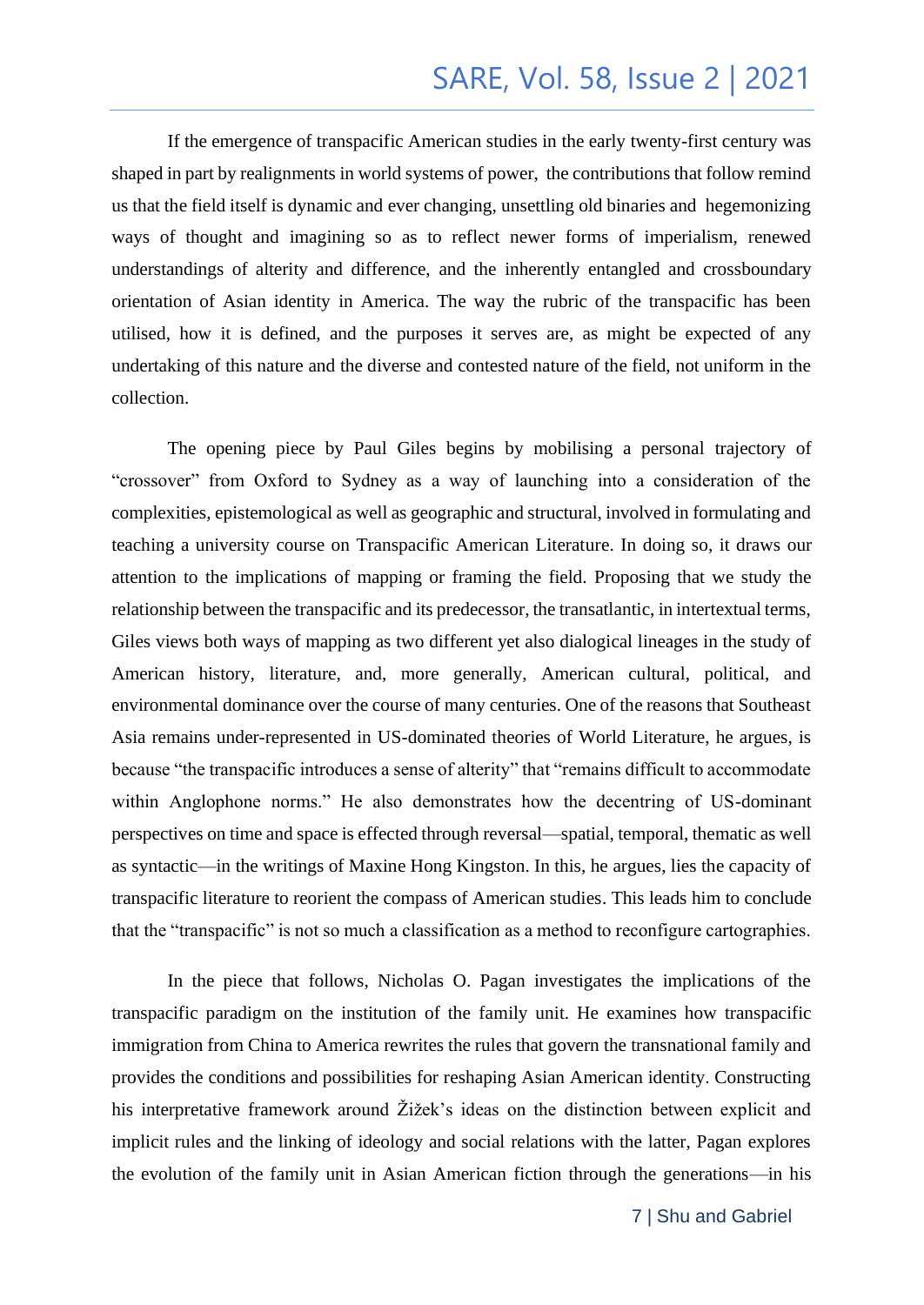reading of C.Y. Lee's *The Flower Drum Song* (1957) alongside Shawn Lee's *Homebase* (1979) and *American Knees* (1995)—through their fluctuating degrees of Chineseness in relation to how much they maintain allegiance to or break away from the initial set of rules underpinning the Chinese American family structure. The prefix "trans" in Pagan's delineation of the *trans*national Asian American family then not only subverts the fantasy of the "original" Chinese family by *trans*gressing against the latter's rules but also points to the state of *trans*ition and *trans*formation in Asian American subjectivity.

 Rob Wilson attends to the transpacific in terms of the "unspeakable" violence and catastrophe associated with the "post-nuclear" World War II dynamics between the US and Japan. In his treatment of the Cold War repression of the memory of the Hiroshima bombing in the US political imaginary, trauma appears not just as catastrophic and unfathomable but is also reconfigured as a will to remember that produces a set of minor historiographies. In rewriting the dominant US Cold War historiography through a traumatic genealogy of America's role in the Pacific war, the cultural productions Wilson examines—principally, J.G. Ballard's *Empire of the Sun* (1984) and Kenzaburo Ōe's *Hiroshima Notes* (1965)—create an aesthetics of remembering at the periphery and reveal the forgotten historical sites of wounded survival and sociality that the dominant temporality of US imperialism has occluded. In forcing both America and its Cold War allies to confront the trauma of geopolitical domination and racialized hegemony—what Wilson, after the writings of Ōe, theorises as "Hiroshima sublime"—his paper delivers a powerful meditative critique of America's racial supremacy and ascendancy in the Pacific hinged on its "imperial right" to govern through the rhetoric of liberty, rights, and freedom, which necessitated Japan to be vanquished and reborn anew.

Transpacific trauma, present-day as well as ancestral, resurfaces in the poem "Onomatopoeia: Hawaiian *Coquí*" by Sáshily Kling. In calling up the story of the forced transplantation from their home of poor Puerto Rican workers as a cheap labour force for the sugarcane fields of Hawai'i, and their dehumanising treatment—their "brown bodies" with "veins (any gold, long gone) discolored, rusty, lost"—at the hands of their plantation owners, Kling's poem tracks the history of US imperialism back to its early (late nineteenth century) territorial expansions into the Pacific ocean and Caribbean sea. The palpable anger of its lines invokes the decimation of indigenous populations, the exploitation of migrant labour, and the displacement of people—and fauna—from their native lands, which attended the United States' shift from an agricultural to an industrial economy and its capitalist interventions in the Pacific.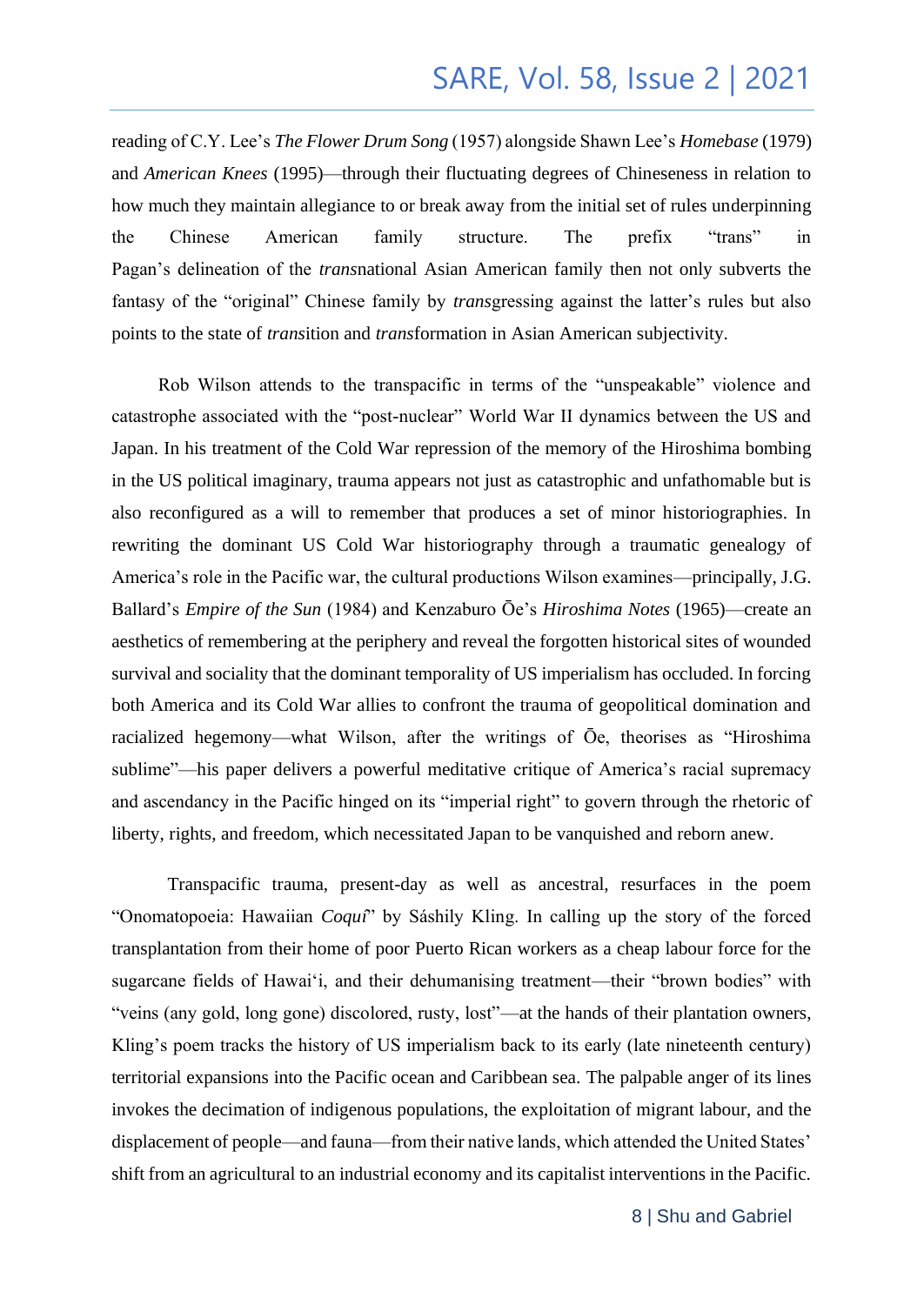On a fundamental level, the poem commemorates the traumatic parallels between the loss, pain of dislocation, and suffering of the indigenous people of Hawaii and Puerto Rico but also their resilience, resistance, and regeneration despite their colonisation and slavery, as both cultures attempt to heal from the "homelessness and claustrophobia" perpetrated by the violence and brutality of US imperialism in the Pacific region.

 The American Dream, turned "discolored [and] rusty" by the devastating consequences of the American investment in the Pacific, takes on a different hue by being approached from a different angle in the novel examined by Yuan Shu, which also addresses "the politics of remembering and forgetting" in the Asia Pacific raised in the earlier essay by Wilson. In grappling with the "state fantasy of American exceptionalism in the US military intervention in Vietnam", the article by Shu raises an intriguing problematic — How does one factor in the influence of Empire in the context of the improving political, economic, *and military* relations between the US and Vietnam in the interpretation of Vietnamese American literature? In doing so, the essay also moves to engage with the issue of the lack in American popular culture of the (South) Vietnamese perspective and response to the war in Vietnam, delineating the necessity to reorient a US-centred Vietnam War literature, and the attendant gaps in its cultural memory and representations, toward what Shu terms a "global Vietnam War literature," whilst also being mindful of the term's concomitant pitfalls. Towards this end and in his analysis of "arguably the first Vietnamese American novel," Lan Cao's *Monkey Bridge* (1997), Shu suggests that though the novel writes Vietnamese American women into literary existence and into the Asian American literary tradition, it does so by its problematic shoring up of the idea of America as the privileged site of personal success and transformation for its young Asian American narrator, reinscribing a version of the "model minority" myth embedded in the American Dream. In a similar vein, Shu argues, the novel rehabilitates Vietnam by domesticating the figure of the Vietcong into an assimilable non-white other for the marketplace of US culture, which is eager to consume what Viet Thanh Nguyen calls the "reconciliation narrative" (2002, 107) but is not prepared to confront the vexed social, political, cultural, and historical contexts that produced the tragedy of the American War in Vietnam. In reading *Monkey Bridge* as a novel that is desirous of inserting the Vietnamese perspective into American literature and culture and yet at the same time participates in a discourse of US multiculturalism that panders to the demands of the neoliberal global cultural industry, Shu uncovers the ambivalences unleashed by Empire that the transpacific may work to conceal.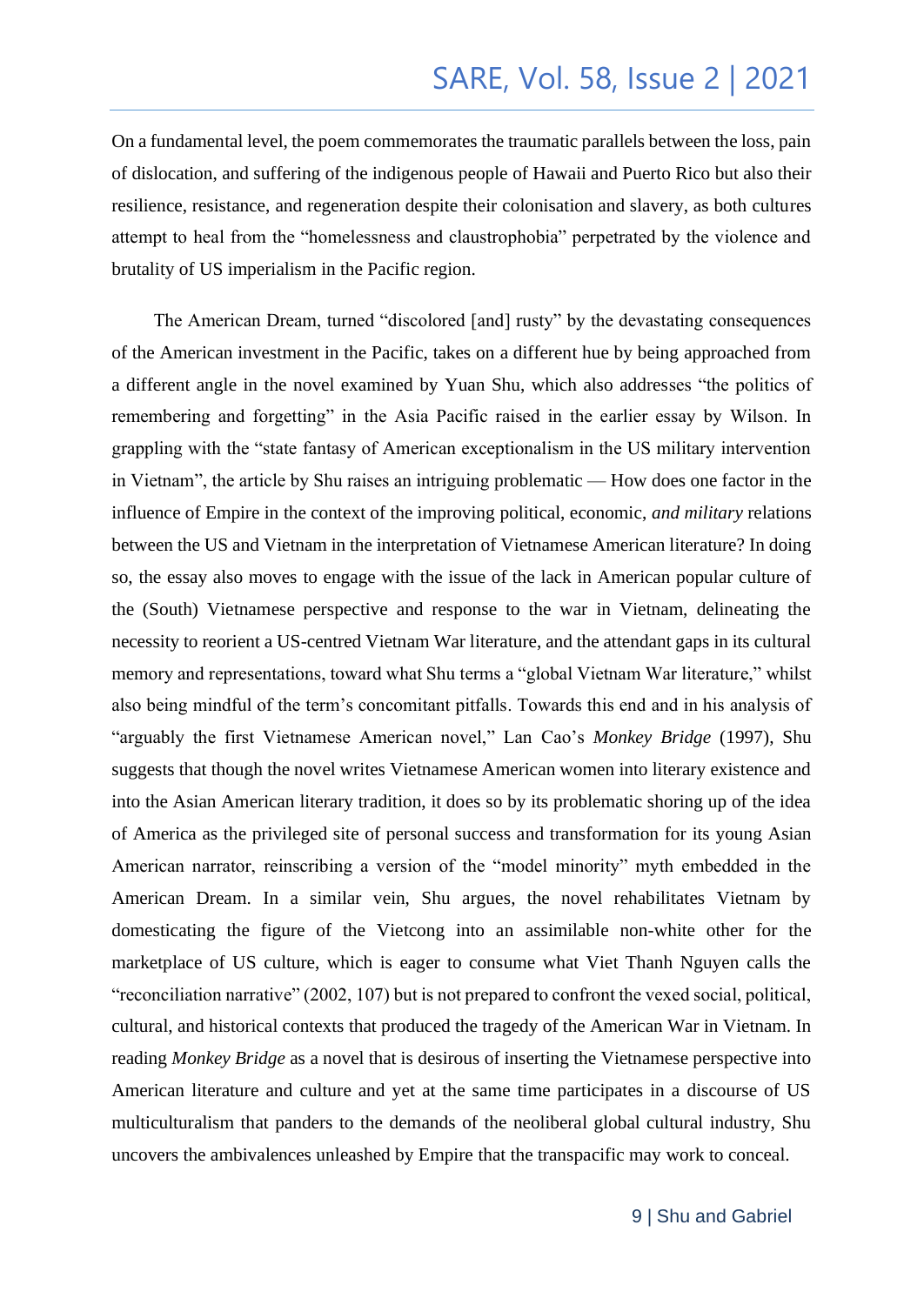Still on the subject of turning the critical gaze on the United States' militarised presence in Southeast Asia, and the dominant American conception of Vietnam as "no more than a war", the interview by Fiona Lee and Amy Thanh Ai Tong with poet, scholar, and activist Lan Duong articulates, among other things, the imperative to delink or disengage Vietnamese refugees, and the figure of the refugee in general, from the sense of emergency, crisis, war, and calamity imposed on the refugee condition. It argues instead for the need to write refugees into a narrative that invites us to consider the "ongoingness of displacement" and the longer histories of colonialism, settler colonialism, and imperialism. Such a practice, for Duong, is crucial for it serves to reorient the transpacific paradigm around a renewed geopolitics of knowledge creation and as a space for alternative narratives and epistemologies. Reflecting on the significance of the emergent field of critical refugee studies and the Critical Refugee Studies collective, which she helped found, Duong cautions against the uncritical embrace of the received notion of refugee victimhood, as refugees are often relegated as victims of state violence or props in the drama of human migration by academia and the mainstream media. She contends that the idea of "refugee suffering" attests to the colonialist language and logic of apprehending the Other and as passive objects stripped off their voice and agency. In its place, Duong emphasises the necessity to (re)consider the figure of the refugee as a cultural subject and of cultivating a different way of engaging with refugeeism. She argues that refugee cultural creations and contributions can enable new forms of knowledge production. By bringing a decolonial methodology to bear on the US-centred conception of the transpacific as a paradigm of power and knowledge production, critical refugee studies recasts the "unspectacular" figure of the refugee from a passive object of study into a social actor, an agent of critique, and a producer of knowledge.

 American military adventurism in Vietnam is also the focus of the paper by Mahdi Teimouri. In triangulating the connections to US imperialism in Viet Thanh Nguyen's *The Sympathizer* (2015) and J.M. Coetzee's "The Vietnam Project" (1974, as part of his debut novel *Dusklands*) and *Waiting for the Barbarians* (1980), Teimouri establishes the thematic parallels and overlaps that bring these texts in productive conversation with one another. While the congruences between the first two are more readily apparent, Teimouri argues that the third text resonates strongly with the concerns of the special issue when read as an allegory of Empire and therefore as a palimpsest of the spatial and temporal contexts of the other two novels. In the three texts he examines, each of which he argues "illuminates the inner workings of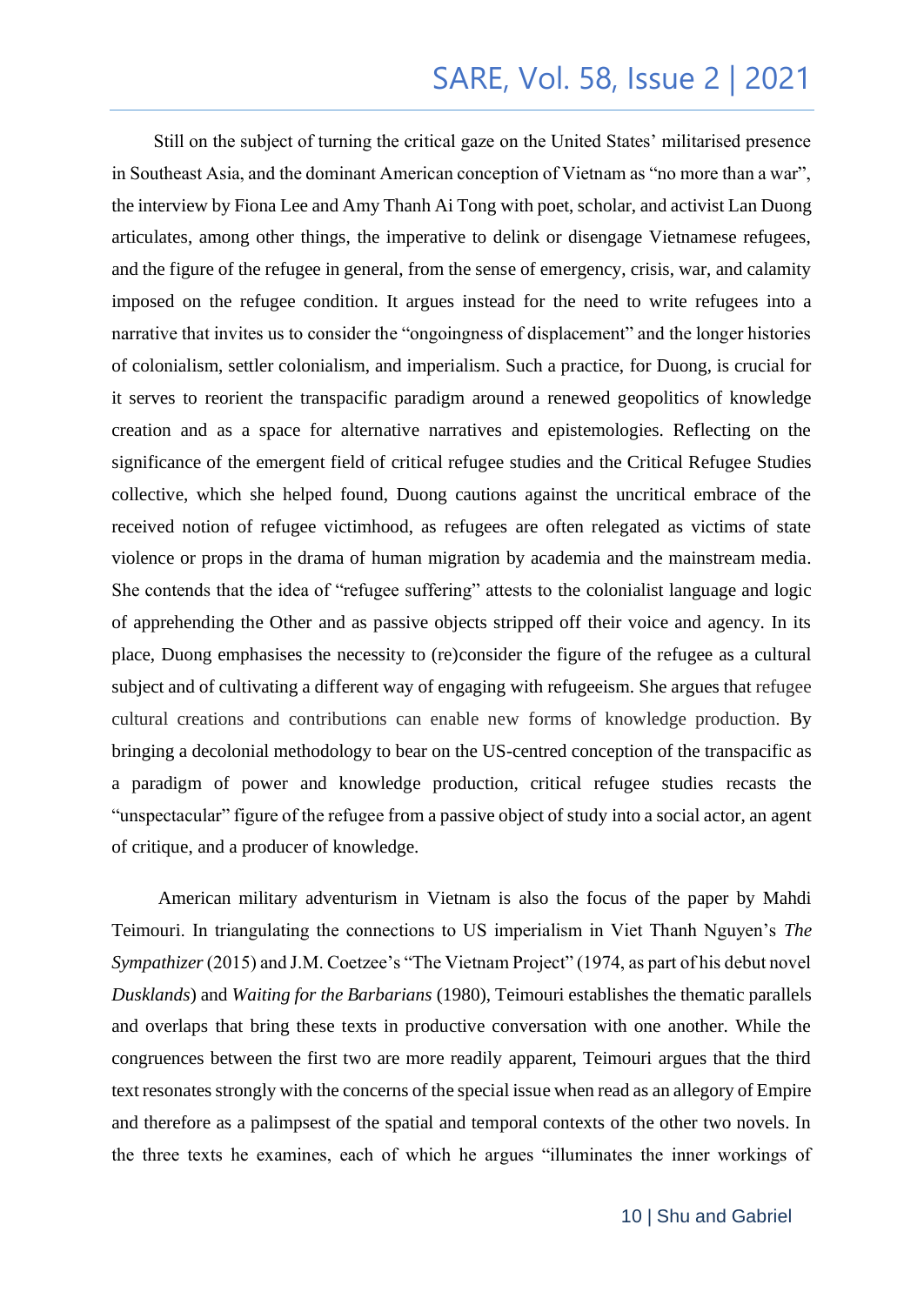Empire", Teimouri focuses on a critique of the representational systems by which imperial power and violence is framed, maintained, and distributed. Toward this end, he foregrounds the ways in which the totalising strategies of imperialism work toward the annihilation of difference, bringing particular attention to bear on imperializing practices that justify brutality on the basis of the otherness of the non-"grievable", non-white, non-Western subjugated body.

In the closing piece, Chih-ming Wang appropriates the prominence—and promise of return narratives in post-1990s Asian American literature to reconceptualize the transpacific in American studies and recalibrate the region's geopolitics through his coinage of a "post/Cold War" dynamic and its impact on Asian American literary production. Wang deploys the trope of return not only to reverse the default "arrival" motif in an earlier wave of Asian American literature and scholarship but to also undo the grounds of returning. Return, as Wang contends, "is as much a sign of connection as it is of division". More than a reversal of movement, then, Wang's rearticulation of Asian American literature through the configuration of "Asian Americans in Asia" contests the minority frame of representation, which has worked to obscure the emergent Americanness of Asian American subjectivity and cultural productions. It also resignifies the transpacific as a rubric that challenges Orientalism's binarisms and the old Cold War divisions by accounting for other movements, memories, and epistemologies within the region. Through his formulation and use of a "post/Cold War" rubric, rather than globalisation, as a temporal framework to analyse Maxine Hong Kingston's *I Love a Broad Margin to My Life* (2011) and Chang-rae Lee's *My Year Abroad* (2021), Wang posits a new model of transpacific imagining that is "unfastened" from the earlier Cold War logic of knowledge production, extending Asian American histories and subjectivities beyond the borders of the United States and beyond the US telos of immigration.

To the question posed at the opening of the Introduction—"Why transpacific American literature now?"—this special issue responds by setting out some of the key issues, questions, and problematics that have required, and continue to warrant, our consideration and analysis. Whether it claims the transpacific as a method, or as a fraught space of violent contact, conflict, and struggle, or as a trope of interstitiality that unsettles accepted notions of origins and the telos of movements, communities, belongingness, and refugeeness, the inherently critical and creative energy of this special issue offers active and engaged frameworks for the contemplation of the transpacific as an analytical site constituted of the entanglements produced by flows and movements of peoples, ideas, cultures, and capital across the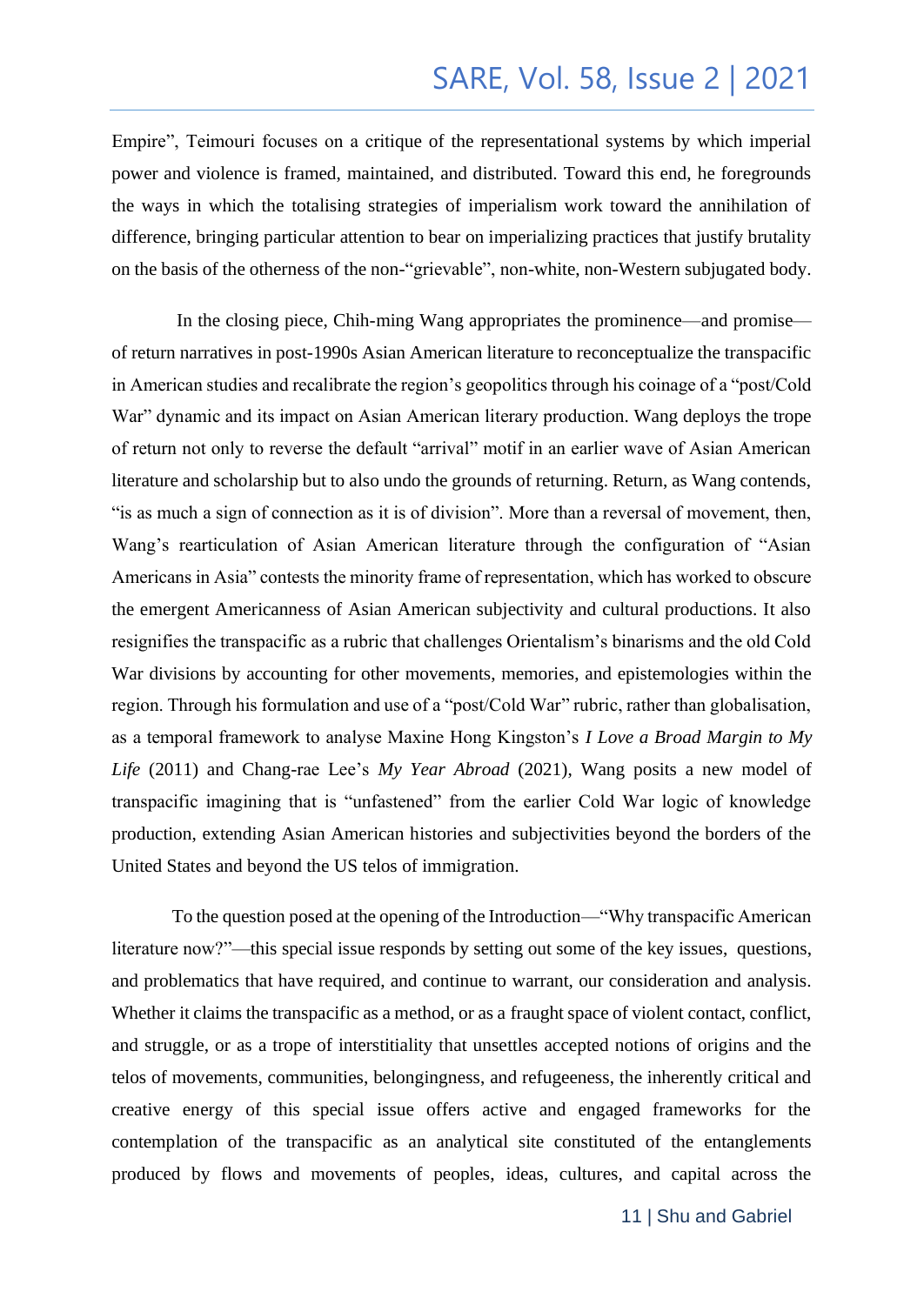treacherous yet also promissory waters that connect "Asia" and "America". But it also does more than that. By exploring what transpacific American literature and scholarship look like *now*, in the third decade of our twenty-first century, the collection demonstrates the multifarious implications of how the Pacific, as a complex network of power and domination as well as a region of consciousness, continues to be imagined and experienced.

#### **Works Cited**

Allison, Graham. 2017. *Destined for War: Can America and China Escape Thucydide's Trap?* Boston: Houghton Mifflin Harcourt.

Arrighi, Giovanni.2007. *Adam Smith in Beijing: Lineages of the Twenty-First Century.* New York: Verso.

Bender, Thomas. 2006. "The American Way of Empire." *World Policy Journal* 23, no. 1:15- 61.

Chen, Kuan-Hsing. 2010. *Asia as Method: Toward Deimperialization*. Durham, NC: Duke UP.

Clarke, Michael. 2018. "The Belt and Road Initiative: China's New Grand Strategy." *Asia Policy* 24: 71-79.

Connery, Christopher L. 2001. "Ideologies of Land and Sea: Alfred Thayer Mahan, Carl Schmitt, and the Shaping of Global Myth Elements*.*" *boundary 2* 28, no. 2: 173-201.

Cumings, Bruce. 2014. "China's Bullying No Match for US Pacific Power." *Current History* 113, Issue 764: 245-251.

DeLoughrey, Elizabeth M. 2007. *Routes and Roots: Navigating Caribbean and Pacific Island Literatures*. Honolulu: University of Hawai'i P.

Dirlik, Arif. 1998. "Introduction: Pacific Contradictions." *What Is in a Rim? Critical Perspectives on the Pacific Region Idea*. Ed. Arif Dirlik. Second Ed. New York: Rowman & Littlefield Publishers. 3-13.

----. 1998. "The Asia-Pacific Idea: Reality and Representation in the Invention of a Regional Structure." *What Is in a Rim? Critical Perspectives on the Pacific Region Idea*. Ed. Arif Dirlik. Second Ed. New York: Rowman & Littlefield Publishers. 15-36.

Fishkin, Shelly Fisher. "Crossroads of Culture: The Transnational Turn in American Studies— Presidential Address to the American Studies Association, November 12, 2004." *American Quarterly* 57:1 (2005): 17-57.